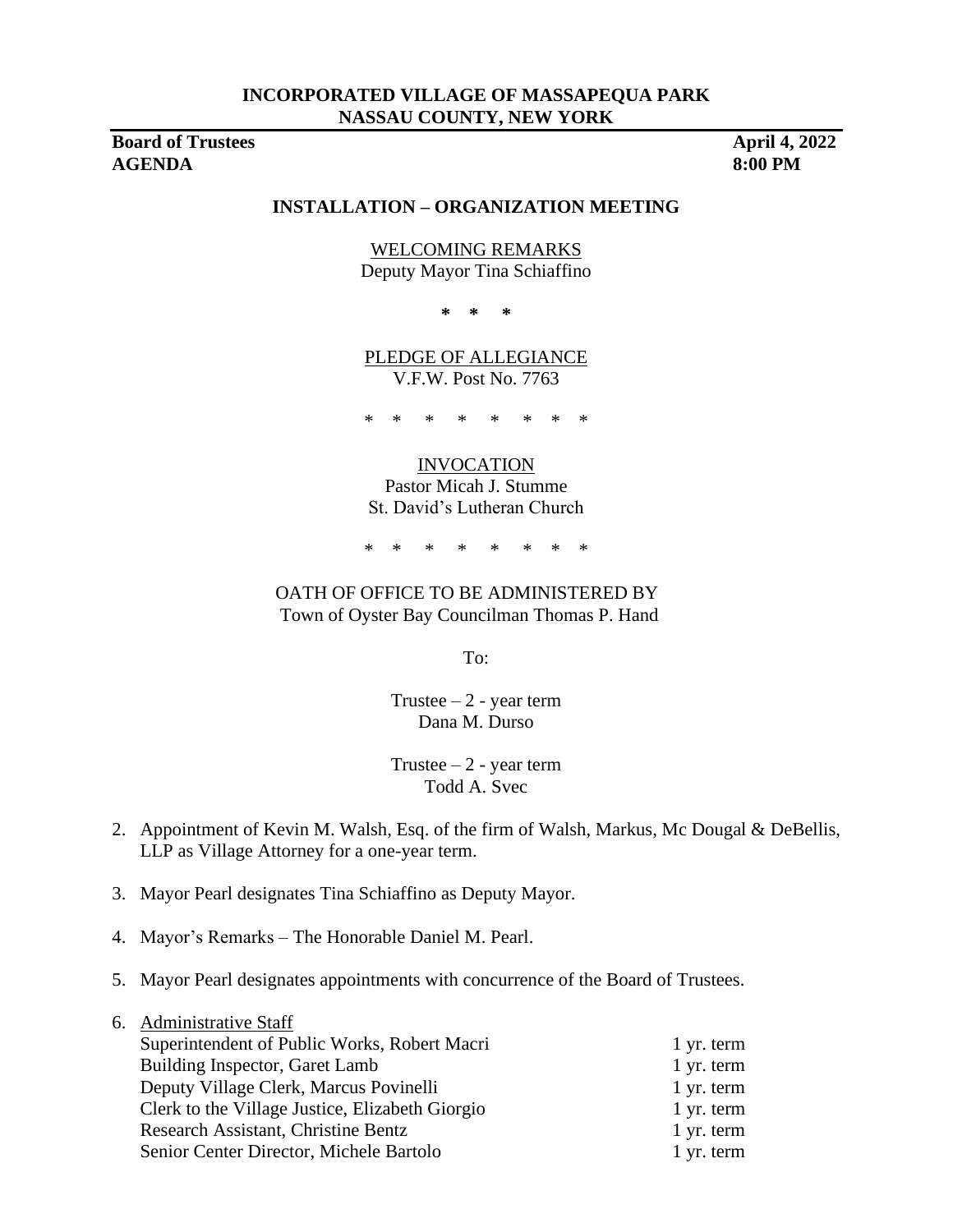|    | Boards & Commissions                        |            |
|----|---------------------------------------------|------------|
|    | Zoning Board Member, Maureen Caffrey        | 5 yr. term |
|    | Zoning Board Alternate, Adam Dulberg        | 1 yr. term |
|    | Zoning Board Alternate, Richard Scher       | 1 yr. term |
|    | Planning Commission Member, William Colfer  | 7 yr. term |
|    |                                             |            |
| 8. | <b>Ethics Board</b>                         |            |
|    | Linda Tuminello                             | 1 yr. term |
|    | Janine Rose                                 | 1 yr. term |
|    |                                             |            |
| 9. | Legal Staff                                 |            |
|    | Associate Justice, Krista C. Palleschi      | 1 yr. term |
|    | Prosecuting Attorney, Matthew White         | 1 yr. term |
|    | Zoning Board Attorney, Matthew White        | 1 yr. term |
|    | Planning Commission Attorney, Rand Schwartz | 1 yr. term |
|    |                                             |            |

### 10. CONSENT AGENDA

- A. The Village Attorney shall be paid an annual salary of \$53,500.00. Representation of the Village in litigation as assigned by the Board of Trustees will be billed at a rate of \$250 per hour, not to exceed \$10,000 annually without further resolution from the Board of Trustees.
- B. Designation of Time and Place of Public Meetings: Second and Fourth Mondays of the month (except for Holidays), at 7 PM in Village Hall. Special Meetings may be called by the Mayor or at least two Trustees by giving notice to the members of the board as well as to the news media and to the public as soon as practicable after the calling of the meeting in accordance with Section 104 (2) of the Public Officers Law.
- C. Designation of Banks and Official Depositories for Village Funds and signatures on Village checks.

Banks: First National Bank of Long Island Flushing Bank NY Class M & T Bank

Signatures: Village Administrator Village Treasurer Mayor

One signature required for checks under \$75,000 and two signatures required on accounts of \$75,000 or more.

D. Designation of Surety Bond for:

Village Administrator Village Treasurer Village Justice Associate Village Justice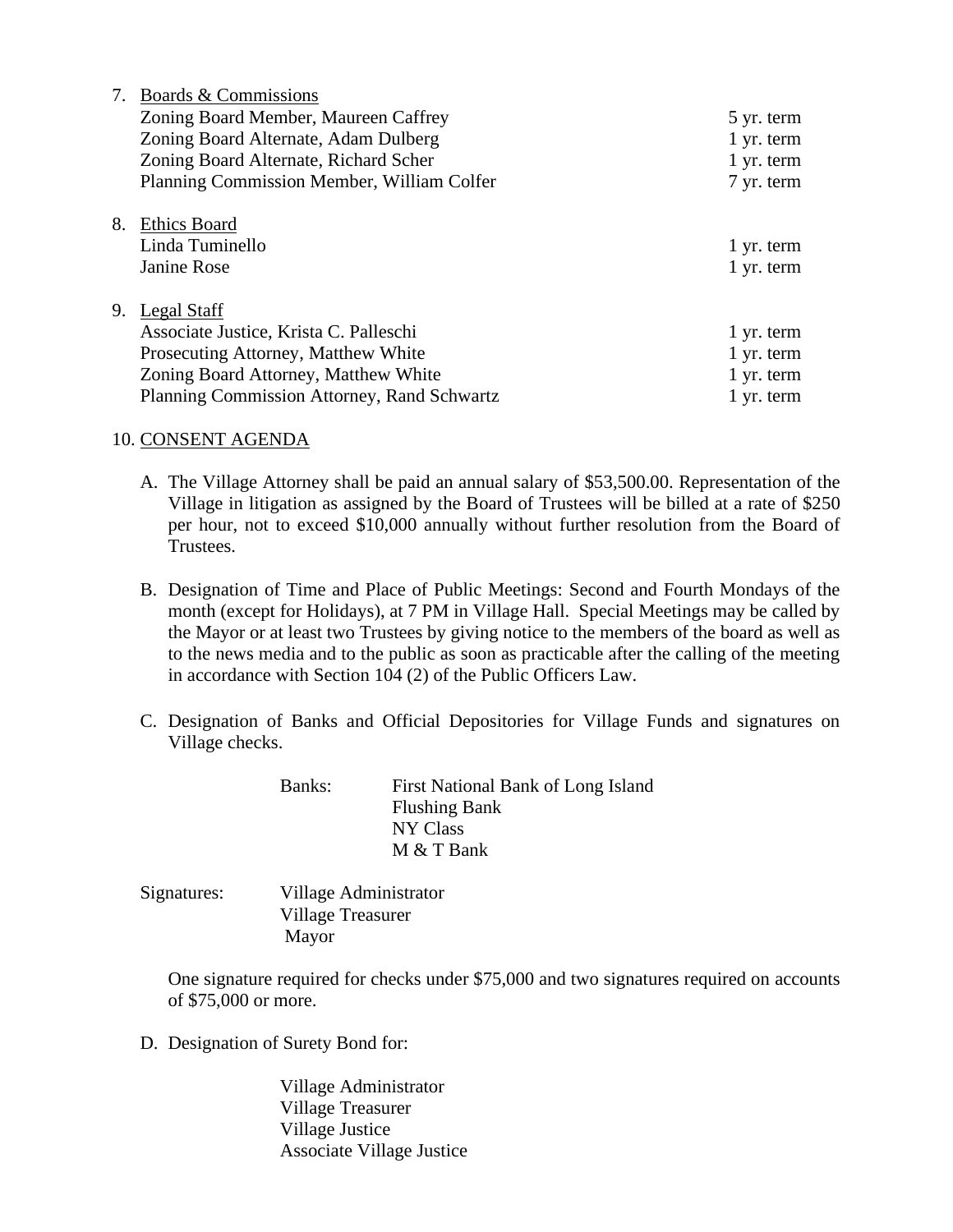E. Designation of Newspapers for Publication of Legal Notices:

Massapequa Post and/or Massapequa Observer.

- F. Designation of Village Administrator as the Village Clerk.
- G. Authorization for Elected and Appointed Officials and employees to attend certain schools, conferences, meetings and seminars, etc. during the coming official year as attendance by certain municipal officials and employees benefits the municipality. These will include, but not limited to, NYCOM Fall Training School, NYSGFOA Conference, IIMC Municipal Clerk School at Rockefeller College, and NYCOM Legislative Meeting.
- H. Appointment of:

Walsh, Markus, McDougal & De Bellis, LLP, Special Counsel Christopher Briggs, Tax Assessor David Tanner, Liberty Capital Services, LLC, Financial Advisor Hawkins Delafield & Wood, LLP as Bond Counsel Cullen & Danowski, LLP, CPA, P.C. as Village Auditor John Robinson, Surveyor Cashin Associates, Dvirka & Bartilucci; and LiRo, as Village Engineers

- I. Authorization of payment in advance of audit of claims for public utility services, postage, freight and express charges with such claims being presented at the next regular meeting for audit.
- J. Approve reimbursement to Village Officers and employees who use their personal automobiles while performing official duties on behalf of the Village at the rate established and periodically changed by the USIRS in accordance with Section 5-524 (7) of the NYS Village Law.
- K. Endorsement of Village Policies:
	- 1. Purchasing Policy in accordance with Section 104-b of NYS General Municipal Law amended April 5, 2021.
	- 2. Workplace Violence Prevention Program and Procedures revised September 24, 2013.
	- 3. Credit Card Policy, adopted May 22, 2017.
	- 4. Cash Management Policy, adopted February 26, 2018.
	- 5. Fund Balance Policy, adopted February 26, 2018.
	- 6. Investment Policy in accordance with Section 39 of the NYS General Municipal Law amended April 5, 2021.
	- 7. Sexual Harassment Policy, adopted October 3, 2018.
	- 8. Vehicle Safety Policy and Guidelines, adopted February 22, 2016.